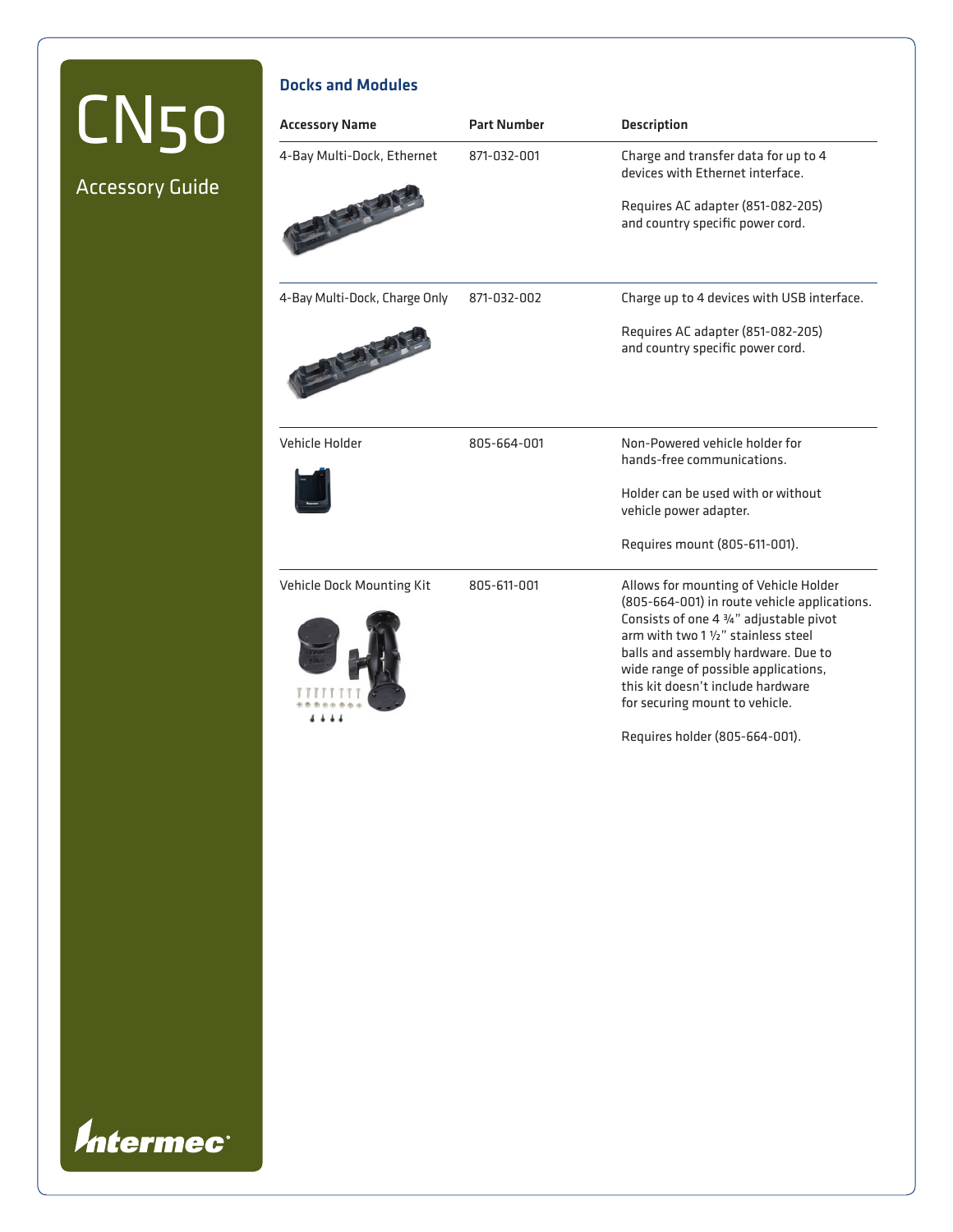## CN50

Accessory Guide

## Batteries and Chargers

| <b>Accessory Name</b>                         | <b>Part Number</b> | <b>Description</b>                                                                                                                                                                                      |
|-----------------------------------------------|--------------------|---------------------------------------------------------------------------------------------------------------------------------------------------------------------------------------------------------|
| <b>STD Capacity Battery Pack</b>              | 318-038-001        | One (1) standard battery pack,<br>1950 mAH, 3.7 V Li-Ion Prismatic<br>Cell. Provides 7.2 watt hours.                                                                                                    |
| <b>EXT Capacity Battery Pack</b>              | 318-039-001        | One (1) extended battery pack,<br>3900 mAH, 3.7 V Li-Ion Prismatic<br>Cell, Provides 14.4 watt hours.                                                                                                   |
| Quad Battery Charger                          | 852-068-001        | Simultaneously charge up to 4 batteries.<br>Requires AC adapter (851-061-207)<br>and country specific power cord.                                                                                       |
| AC Adapter for Multi-Dock                     | 851-082-205        | AC adapter for multi-docks (871-032-001)<br>and (871-032-002).<br>Not for Quad Battery Charger (852-068-001)<br>Requires country specific<br>power cord (page 3).                                       |
| AC Adapter for Quad<br><b>Battery Charger</b> | 851-061-207        | AC adapter for quad charger (852-068-001).<br>Not to be used for multi-dock (871-032-001)<br>and the "charge only" multi-<br>dock (871-032-002) or<br>Requires country specific<br>power cord (page 3). |
| AC Power Adapter                              | 851-093-001        | Desktop AC power and communication<br>adapter with USB port, enabling<br>desktop charging and data transfer.<br>Requires country specific<br>power cord (page 3).                                       |
| Vehicle Power Adapter                         | 852-070-001        | Vehicle 12V adapter for charging on the go.<br>Can be used as a heel clip on the CN50<br>or it can be permanently mounted to<br>the bottom of the vehicle dock.                                         |